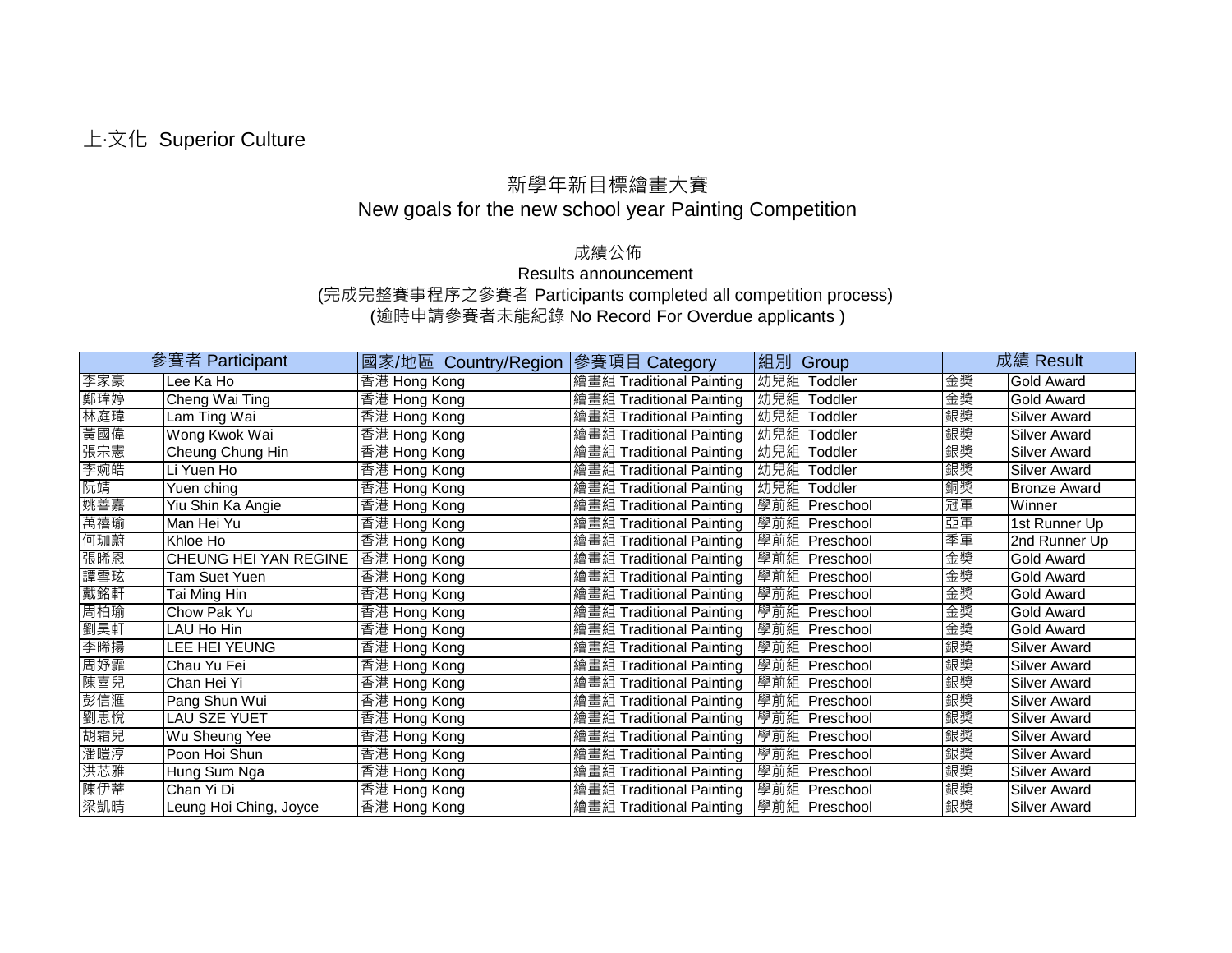| 鄭筠琳     | <b>CHENG KWAN LAM</b>     | 香港 Hong Kong | 繪畫組 Traditional Painting   學前組 Preschool |                    | 銀獎 | <b>Silver Award</b> |
|---------|---------------------------|--------------|------------------------------------------|--------------------|----|---------------------|
| 周慧晴     | Chow Wai Ching Jolly      | 香港 Hong Kong | 繪畫組 Traditional Painting                 | 學前組 Preschool      | 銅獎 | <b>Bronze Award</b> |
| 袁灼楓     | <b>YUEN CHAVES</b>        | 香港 Hong Kong | 繪畫組 Traditional Painting                 | 學前組 Preschool      | 銅獎 | <b>Bronze Award</b> |
| 許懿揚     | <b>Xu Yiyang Blaire</b>   | 香港 Hong Kong | 繪畫組 Traditional Painting                 | 初小組 Primary Junior | 冠軍 | Winner              |
| 林梓朗     | Lam Tsz Long              | 香港 Hong Kong | 繪畫組 Traditional Painting                 | 初小組 Primary Junior | 亞軍 | 1st Runner Up       |
| 林心柔     | <b>LAM SUM YAU</b>        | 香港 Hong Kong | 繪畫組 Traditional Painting                 | 初小組 Primary Junior | 季軍 | 2nd Runner Up       |
| 陳柏圻     | Chan Pak Ki Wooten        | 香港 Hong Kong | 繪畫組 Traditional Painting                 | 初小組 Primary Junior | 金獎 | <b>Gold Award</b>   |
| 傅浩雯     | FuHoM an katherine        | 香港 Hong Kong | 繪畫組 Traditional Painting                 | 初小組 Primary Junior | 金獎 | <b>Gold Award</b>   |
| 葉霈烽     | IP Pui Fung Alexander     | 香港 Hong Kong | 繪畫組 Traditional Painting                 | 初小組 Primary Junior | 金獎 | <b>Gold Award</b>   |
| 康芷悠     | <b>HONG TSZ YAU</b>       | 香港 Hong Kong | 繪畫組 Traditional Painting                 | 初小組 Primary Junior | 金獎 | <b>Gold Award</b>   |
| 莫子澄     | Mok Tsz Ching             | 香港 Hong Kong | 繪畫組 Traditional Painting                 | 初小組 Primary Junior | 銀獎 | <b>Silver Award</b> |
| 曾添悦     | Zeng Tian Yue             | 香港 Hong Kong | 繪畫組 Traditional Painting                 | 初小組 Primary Junior | 銀獎 | <b>Silver Award</b> |
| 蔡卓霖     | <b>CHOI CHEUK LAM</b>     | 香港 Hong Kong | 繪畫組 Traditional Painting                 | 初小組 Primary Junior | 銀獎 | Silver Award        |
| 蔡竣軒     | <b>TSOI CHUN HIM</b>      | 香港 Hong Kong | 繪畫組 Traditional Painting                 | 初小組 Primary Junior | 銀獎 | <b>Silver Award</b> |
| 袁珮薰     | Yuen Pui Fan              | 香港 Hong Kong | 繪畫組 Traditional Painting                 | 初小組 Primary Junior | 銀獎 | <b>Silver Award</b> |
| 文晞諾     | Man Hei Nok, Dracen       | 香港 Hong Kong | 繪畫組 Traditional Painting                 | 初小組 Primary Junior | 銀獎 | <b>Silver Award</b> |
| 阮皓晴     | Yuen Ho Ching             | 香港 Hong Kong | 繪畫組 Traditional Painting                 | 初小組 Primary Junior | 銀獎 | <b>Silver Award</b> |
| 吳正師     | Ng Ching Sze              | 香港 Hong Kong | 繪畫組 Traditional Painting                 | 初小組 Primary Junior | 銀獎 | <b>Silver Award</b> |
| 鄭智仁     | Cheng Chi Yan Ethan       | 香港 Hong Kong | 繪畫組 Traditional Painting                 | 初小組 Primary Junior | 銀獎 | <b>Silver Award</b> |
| 陳芷穎     | Chan Tsz Wing             | 香港 Hong Kong | 繪畫組 Traditional Painting                 | 初小組 Primary Junior | 銀獎 | <b>Silver Award</b> |
| 文譽澄     | Man Yu Ching              | 香港 Hong Kong | 繪畫組 Traditional Painting                 | 初小組 Primary Junior | 銀獎 | <b>Silver Award</b> |
| 黃頌恩     | Wong Chung Yan            | 香港 Hong Kong | 繪畫組 Traditional Painting                 | 初小組 Primary Junior | 銀獎 | Silver Award        |
| 陳懿玥     | Chan Yi Yuet Megan        | 香港 Hong Kong | 繪畫組 Traditional Painting                 | 初小組 Primary Junior | 銀獎 | Silver Award        |
| 廖樂瑤     | Liu Lok Yiu               | 香港 Hong Kong | 繪畫組 Traditional Painting                 | 初小組 Primary Junior | 銀獎 | <b>Silver Award</b> |
| 莫子駿     | Mom Tsz Chun              | 香港 Hong Kong | 繪畫組 Traditional Painting                 | 初小組 Primary Junior | 銀獎 | <b>Silver Award</b> |
| 趙凌萱     | Zhao ling huen            | 香港 Hong Kong | 繪畫組 Traditional Painting                 | 初小組 Primary Junior | 銅獎 | <b>Bronze Award</b> |
| 李晞妍     | LEE HEI YIN               | 香港 Hong Kong | 繪畫組 Traditional Painting                 | 初小組 Primary Junior | 銅獎 | <b>Bronze Award</b> |
| 胡夏瑤     | Wu Ha Yiu                 | 香港 Hong Kong | 繪畫組 Traditional Painting                 | 初小組 Primary Junior | 銅獎 | <b>Bronze Award</b> |
| 羅芍忻     | Lo Cheuk Yan              | 香港 Hong Kong | 繪畫組 Traditional Painting                 | 初小組 Primary Junior | 銅獎 | <b>Bronze Award</b> |
| 王睿熙     | Wong Yui Hei              | 香港 Hong Kong | 電繪組 Electric Painting                    | 高小組 Primary Senior | 冠軍 | Winner              |
| 文晞悅     | Man Hei Yuet, Danica      | 香港 Hong Kong | 電繪組 Electric Painting                    | 高小組 Primary Senior | 亞軍 | 1st Runner Up       |
| 未完成賽事程序 |                           |              | 電繪組 Electric Painting                    | 高小組 Primary Senior | 季軍 | 2nd Runner Up       |
| 陳韋成     | Chan Wai Shing            | 香港 Hong Kong | 電繪組 Electric Painting                    | 高小組 Primary Senior | 金獎 | Gold Award          |
| 沈安美     | Sum On Mei                | 香港 Hong Kong | 電繪組 Electric Painting                    | 高小組 Primary Senior | 銀獎 | <b>Silver Award</b> |
| 黃子臻     | Wong Chi Chun             | 香港 Hong Kong | 電繪組 Electric Painting                    | 高小組 Primary Senior | 銅獎 | <b>Bronze Award</b> |
| 劉思翰     | Lai Sze Hon               | 香港 Hong Kong | 電繪組 Electric Painting                    | 高小組 Primary Senior | 銅獎 | <b>Bronze Award</b> |
| 郭名言     | Miss Kwok Ming Yin, Katie | 香港 Hong Kong | 繪畫組 Traditional Painting                 | 高小組 Primary Senior | 冠軍 | Winner              |
| 殷思朗     | Yan Sze Long              | 香港 Hong Kong | 繪畫組 Traditional Painting                 | 高小組 Primary Senior | 亞重 | 1st Runner Up       |
| 李旻森     | Lee Man Sum Woody         | 香港 Hong Kong | 繪畫組 Traditional Painting                 | 高小組 Primary Senior | 季軍 | 2nd Runner Up       |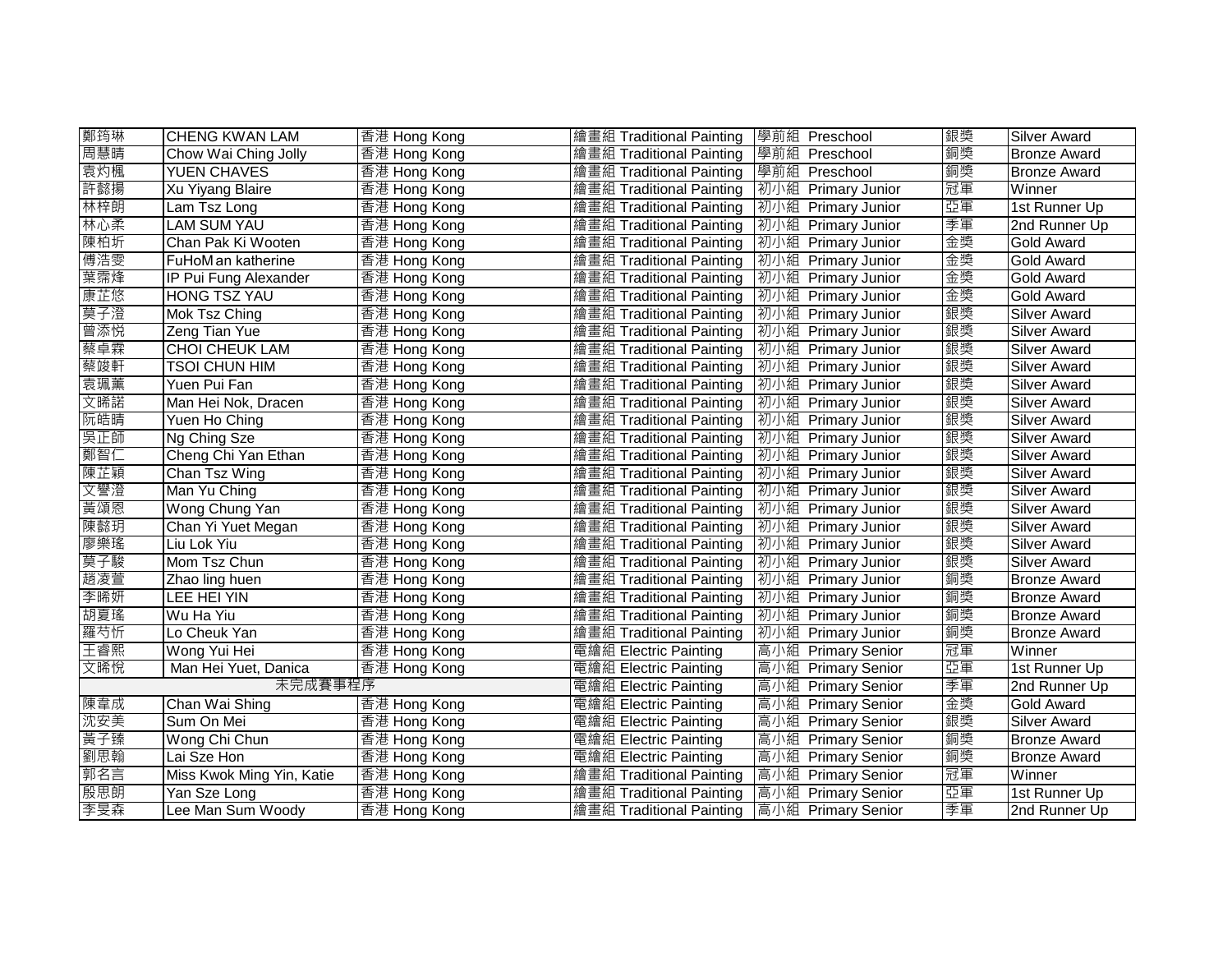| 黃皓      | Amadeus Wong               | 香港 Hong Kong  | 繪畫組 Traditional Painting   高小組 Primary Senior |                      | 金獎 | <b>Gold Award</b>   |
|---------|----------------------------|---------------|-----------------------------------------------|----------------------|----|---------------------|
| 謝鏖燊     | Tse O San Solar            | 香港 Hong Kong  | 繪畫組 Traditional Painting                      | 高小組 Primary Senior   | 金獎 | <b>Gold Award</b>   |
| 莊德正     | Chong Tak Ching Philip     | 香港 Hong Kong  | 繪畫組 Traditional Painting                      | 高小組 Primary Senior   | 金獎 | <b>Gold Award</b>   |
| 岑映蕎     | <b>SHUM YING KIU</b>       | 香港 Hong Kong  | 繪畫組 Traditional Painting                      | 高小組 Primary Senior   | 金獎 | <b>Gold Award</b>   |
| 彭恩妍     | Pang Yan Yin               | 香港 Hong Kong  | 繪畫組 Traditional Painting                      | 高小組 Primary Senior   | 銀獎 | <b>Silver Award</b> |
| 蘇祉瑋     | <b>SO TSZ WAI</b>          | 香港 Hong Kong  | 繪畫組 Traditional Painting                      | 高小組 Primary Senior   | 銀獎 | <b>Silver Award</b> |
| 姚浩伽     | Yiu Ho Ka Karl             | 香港 Hong Kong  | 繪畫組 Traditional Painting                      | 高小組 Primary Senior   | 銀獎 | <b>Silver Award</b> |
| 林嘉琪     | LIN JIAQI                  | 香港 Hong Kong  | 繪畫組 Traditional Painting                      | 高小組 Primary Senior   | 銀獎 | <b>Silver Award</b> |
| 陳凱頤     | Chan Hoi Yee               | 香港 Hong Kong  | 繪畫組 Traditional Painting                      | 高小組 Primary Senior   | 銀獎 | <b>Silver Award</b> |
| 黃芷晴     | Wong Tsz Ching             | 香港 Hong Kong  | 繪畫組 Traditional Painting                      | 高小組 Primary Senior   | 銀獎 | <b>Silver Award</b> |
| 賴駿浩     | Lai Jun Hao                | 香港 Hong Kong  | 繪畫組 Traditional Painting                      | 高小組 Primary Senior   | 銀獎 | <b>Silver Award</b> |
| 胡樂彤     | <b>WU LOK TUNG</b>         | 香港 Hong Kong  | 繪畫組 Traditional Painting                      | 高小組 Primary Senior   | 銀獎 | Silver Award        |
| 葉朗棋     | <b>IP LONG KI</b>          | 香港 Hong Kong  | 繪畫組 Traditional Painting                      | 高小組 Primary Senior   | 銀獎 | Silver Award        |
| 陳希瞳     | <b>CHAN HEI TUNG</b>       | 香港 Hong Kong  | 繪畫組 Traditional Painting                      | 高小組 Primary Senior   | 銀獎 | <b>Silver Award</b> |
| 黃靖恩     | Wong Ching Yan             | 香港 Hong Kong  | 繪畫組 Traditional Painting                      | 高小組 Primary Senior   | 銀獎 | <b>Silver Award</b> |
| 鄧芷同     | <b>TANG TSZ TUNG</b>       | 香港 Hong Kong  | 繪畫組 Traditional Painting                      | 高小組 Primary Senior   | 銀獎 | <b>Silver Award</b> |
| 林芷瑩     | Lam Tsz Ying               | 香港 Hong Kong  | 繪畫組 Traditional Painting                      | 高小組 Primary Senior   | 銀獎 | Silver Award        |
| 莫以謙     | Mok Yi Him                 | 香港 Hong Kong  | 繪畫組 Traditional Painting                      | 高小組 Primary Senior   | 銀獎 | <b>Silver Award</b> |
| 李葰侹     | Li Chun Ting Gavin         | 香港 Hong Kong  | 繪畫組 Traditional Painting                      | 高小組 Primary Senior   | 銀獎 | <b>Silver Award</b> |
| 陳可盈     | Chan ho ying               | 香港 Hong Kong  | 繪畫組 Traditional Painting                      | 高小組 Primary Senior   | 銅獎 | <b>Bronze Award</b> |
| 陳叙宏     | <b>CHEN XUHONG WILLIAM</b> | 香港 Hong Kong  | 繪畫組 Traditional Painting                      | 高小組 Primary Senior   | 銅獎 | <b>Bronze Award</b> |
| 李皓琳     | Li Ho Lam                  | 香港 Hong Kong  | 電繪組 Electric Painting                         | 初中組 Secondary Junior | 冠軍 | Winner              |
| 黃子淇     | Wong Tsz Ki                | 香港 Hong Kong  | 電繪組 Electric Painting                         | 初中組 Secondary Junior | 亞軍 | 1st Runner Up       |
| 庾樂澄     | Yu Lok Ching Leanna        | 香港 Hong Kong  | 電繪組 Electric Painting                         | 初中組 Secondary Junior | 季軍 | 2nd Runner Up       |
| 唐嘉儀     | Tong Ka Yee                | 香港 Hong Kong  | 電繪組 Electric Painting                         | 初中組 Secondary Junior | 銀獎 | <b>Silver Award</b> |
| 曾晞雯     | Tsang Hei Man              | 香港 Hong Kong  | 電繪組 Electric Painting                         | 初中組 Secondary Junior | 銀獎 | <b>Silver Award</b> |
| 林芯如     | Lim Xin Ru                 | 馬來西亞 Malaysia | 繪畫組 Traditional Painting                      | 初中組 Secondary Junior | 金獎 | Gold Award          |
| 陈映彤     | Chan Ying Tung             | 香港 Hong Kong  | 繪畫組 Traditional Painting                      | 初中組 Secondary Junior | 金獎 | <b>Gold Award</b>   |
| 關凱云     | Kwan Hoi Wan               | 香港 Hong Kong  | 繪畫組 Traditional Painting                      | 初中組 Secondary Junior | 金獎 | <b>Gold Award</b>   |
| 蕭潔泳     | Siu Kit Wing               | 香港 Hong Kong  | 電繪組 Electric Painting                         | 高中組 Secondary Senior | 冠軍 | Winner              |
| 林琬珊     | Lam Yuen Shan              | 香港 Hong Kong  | 電繪組 Electric Painting                         | 高中組 Secondary Senior | 亞軍 | 1st Runner Up       |
| 未完成賽事程序 |                            |               | 電繪組 Electric Painting                         | 高中組 Secondary Senior | 季軍 | 2nd Runner Up       |
| 陳琰懌     | Ching Yan Yee              | 馬來西亞 Malaysia | 電繪組 Electric Painting                         | 高中組 Secondary Senior | 金獎 | <b>Gold Award</b>   |
| 朱籽澄     | Chu Tsz Ching              | 香港 Hong Kong  | 繪畫組 Traditional Painting                      | 高中組 Secondary Senior | 冠軍 | Winner              |
| 郭瑩瑩     | Kuo Ying Ying              | 香港 Hong Kong  | 繪畫組 Traditional Painting                      | 高中組 Secondary Senior | 亞軍 | 1st Runner Up       |
| 龐宇喬     | Pong Yu Kiu                | 香港 Hong Kong  | 繪畫組 Traditional Painting                      | 高中組 Secondary Senior | 季軍 | 2nd Runner Up       |
| 王湘湘     | <b>Wong Sheung Sheung</b>  | 香港 Hong Kong  | 繪畫組 Traditional Painting                      | 高中組 Secondary Senior | 金獎 | <b>Gold Award</b>   |
| 吳宇瞳     | Ng Yu Tung                 | 香港 Hong Kong  | 繪畫組 Traditional Painting                      | 高中組 Secondary Senior | 銀獎 | <b>Silver Award</b> |
| 麥卓欣     | Mak Cheuk Yan              | 香港 Hong Kong  | 繪畫組 Traditional Painting 高中組 Secondary Senior |                      | 銀獎 | <b>Silver Award</b> |